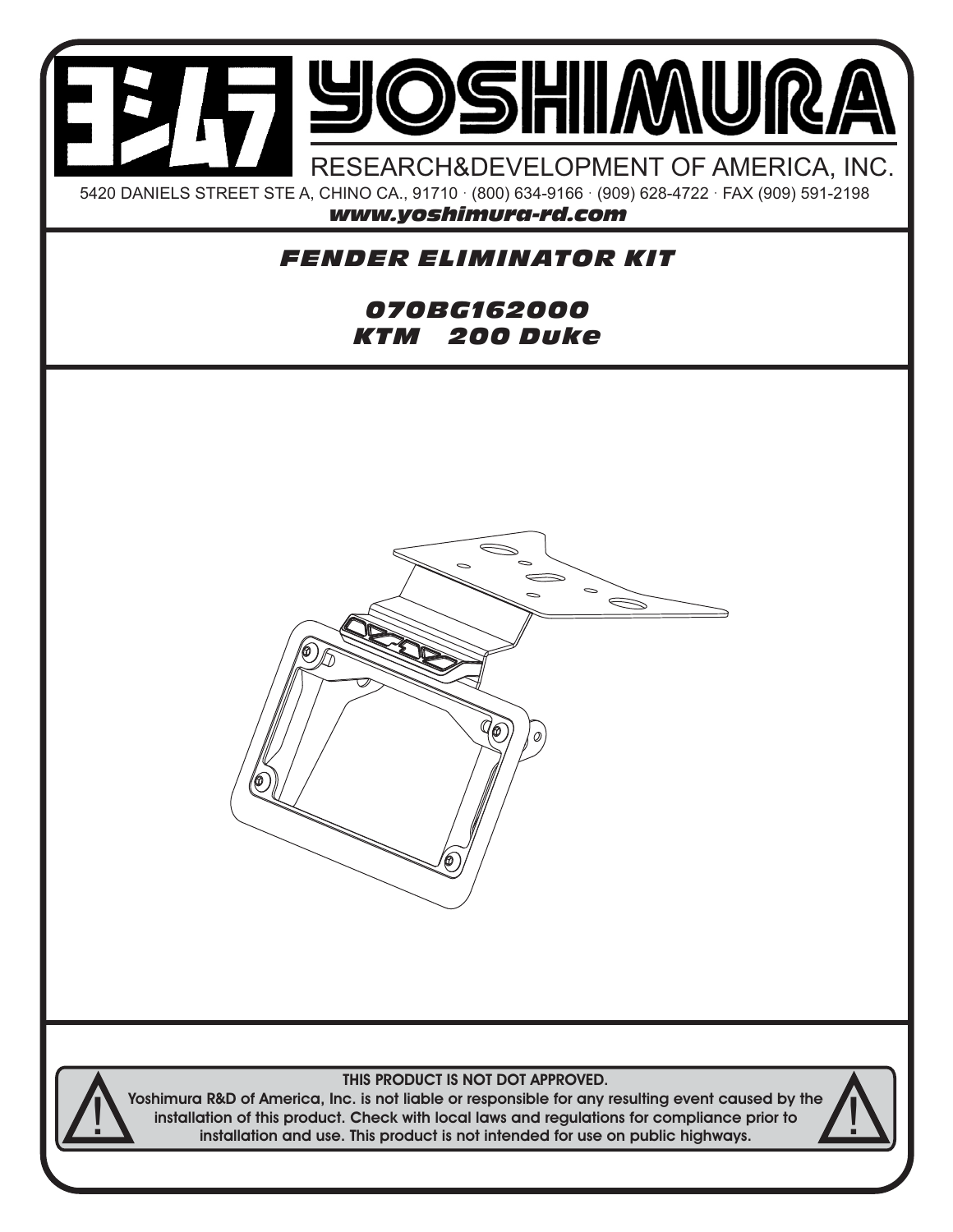## **Assembly Diagram**



| No.                   | <b>Item</b>         | <b>Description</b>                | Qty.           |
|-----------------------|---------------------|-----------------------------------|----------------|
| 1                     | 16200-FEBKT         | <b>Fender Eliminator Bracket</b>  | 1              |
| $\mathcal{P}$         | 16381-FEBKT1        | Fender Eliminator Bracket Plate   | 1              |
| 3                     | 070BG-LH-K1         | <b>LED License Plate Light</b>    | 1              |
| 4                     | 070BG-LPF           | License Plate Frame               | 1              |
| 5                     | 16290-TSBKT-L       | Left Turn Signal Bracket          | 1              |
| 6                     | 16290-TSBKT-R       | <b>Right Turn Signal Bracket</b>  | 1              |
| $\overline{7}$        | M4X6BHS             | 4mm x 6mm Button Head Screw       | $\overline{2}$ |
| 8                     | M6X14BHS            | 6mm x 14mm Button Head Screw      | 2              |
| 9                     | M6X16BHS            | 6mm x 16mm Button Head Screw      | $\overline{2}$ |
| 10                    | 6MMWASHER           | 6mm Flat Washer                   | 4              |
| 11                    | 6MMLN               | 6mm Nylon Lock Nut                | 4              |
| $***$                 | <b>BN-SSS-22-18</b> | <b>Solder Shrink Connectors</b>   | $\overline{2}$ |
| $***$                 | ZT-200              | <b>Cable Ties</b>                 | 1              |
| $***$                 | 17100               | Yoshimura Sticker Sheet           | 1              |
| <b>Optional Parts</b> |                     |                                   |                |
| ***                   | 070BGUNVTBKT        | Universal Turn Signal Bracket Kit |                |

\*\* Not shown on diagram. \*\*\* The Yoshimura Universal Turn Signal Bracket Kit is to be used with aftermarket stud-mounted turn signals and is sold separately.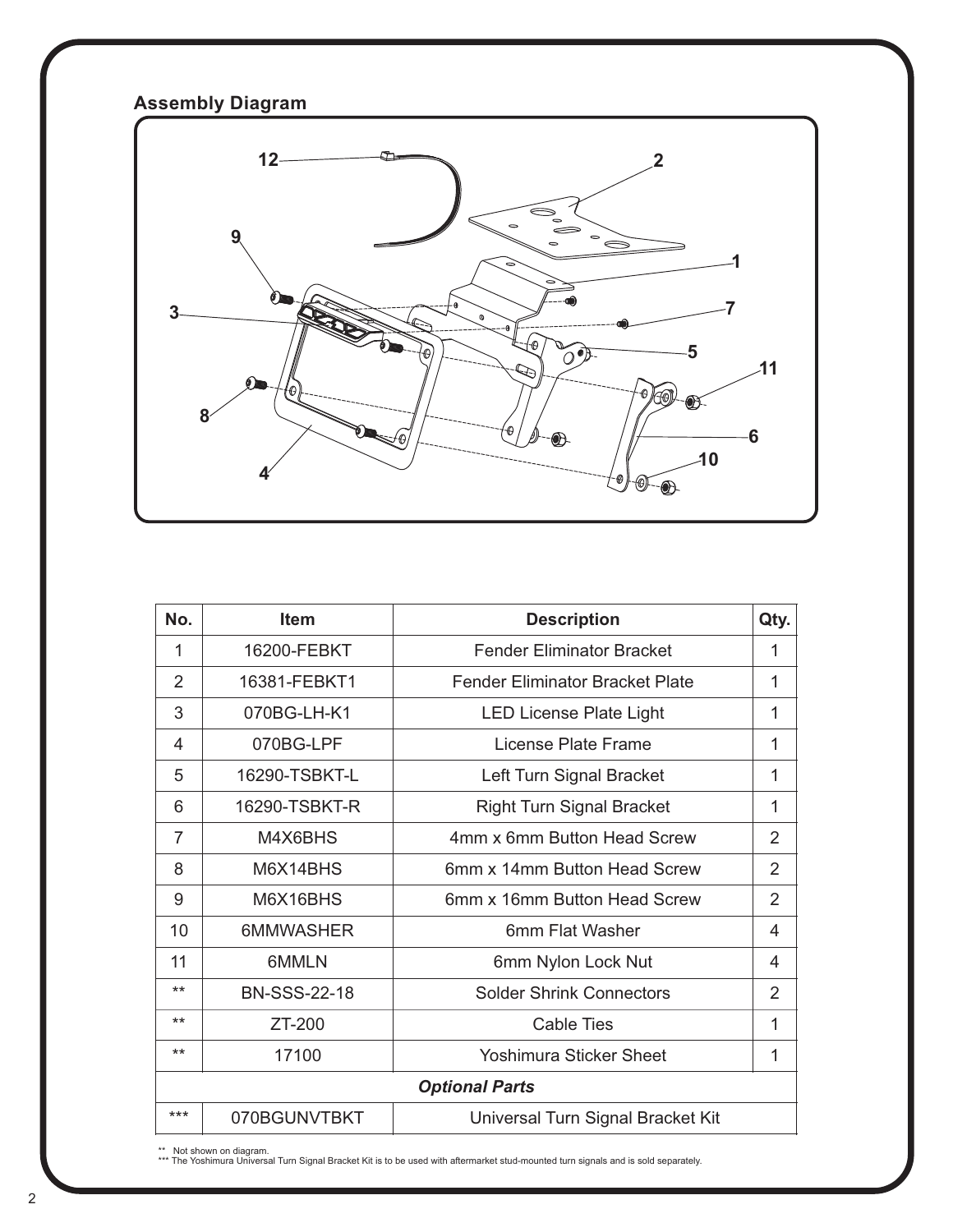## **Removal**

- 1. Remove passenger seat.
- 2. Locate and disconnect license plate light and turn signal connectors.
- 3. While supporting the stock fender assembly, remove the four bolts securing the fender assembly to the subframe. Carefully remove the stock fender assembly making sure not to damage connectors during removal.
- 4. Disassemble stock fender assembly and remove left and right turn signals.
- 5. Cut the stock license plate light connector from the stock fender assembly. Be sure to cut at least a 6" section of wire from the connector.

## **Installation**

- 1. Install stock left and right turn signals onto (No. 5,6) *16290-TSBKT-L/R,* left and right turn signal brackets.
- 2. Install (No. 3) *070BG-LH-K1,* Yoshimura license plate light onto (No. 1) *16200-FEBKT,*  Yoshimura fender eliminator bracket using (No. 7) *M4X6BHS,* 4mm button head screws provided in the kit.



3. Using the stock fender bolts, install (No. 2)  *16381-FEBKT1,* fender eliminator bracket plate and (No. 1) *16200-FEBKT,* fender eliminator bracket to subframe. Torque bolts to factory specifications.



4. Assemble Yoshimura fender eliminator by installing (No. 5,6) *16290-TSBKT-L/R*, left and right turn signal brackets and (No. 4) *070BG- LPF*, license plate frame using the (No. 8,9)  *M6X14BHS* and *M6X16BHS*, 6mm button head screws as shown.



5. Route license plate light wire through the hole in bracket and under passenger seat. Using the  *BN-SSS-22-18*, solder shrink connectors provided in the kit, connect the Yoshimura license plate light wires to the stock license plate light wires as follows:

 Black w/ Yellow Stripe -to- Black Brown -to- Red

- a) Strip the stock fender light wire ends 1/4" - 1/2" and insert into *BN-SSS-22-18,* solder shrink connectors provided in the kit.
- b) Center the spliced wire ends in the middle and using a heatgun or lighter, apply heat evenly on the outer edges of the solder shrink connector to shrink and hold wires in place.
- c) Making sure that the stripped ends are centered, heat the center of the solder shrink connector evenly until the solder begins to liquify.
- d) Allow to cool completely and tug both ends of the wires to verify that connection is secured.

Scan for link to solder connector instruction video.



6. Route turn signal wires through hole in bracket and under passenger seat and re-connect. Re-connect license plate light connector.